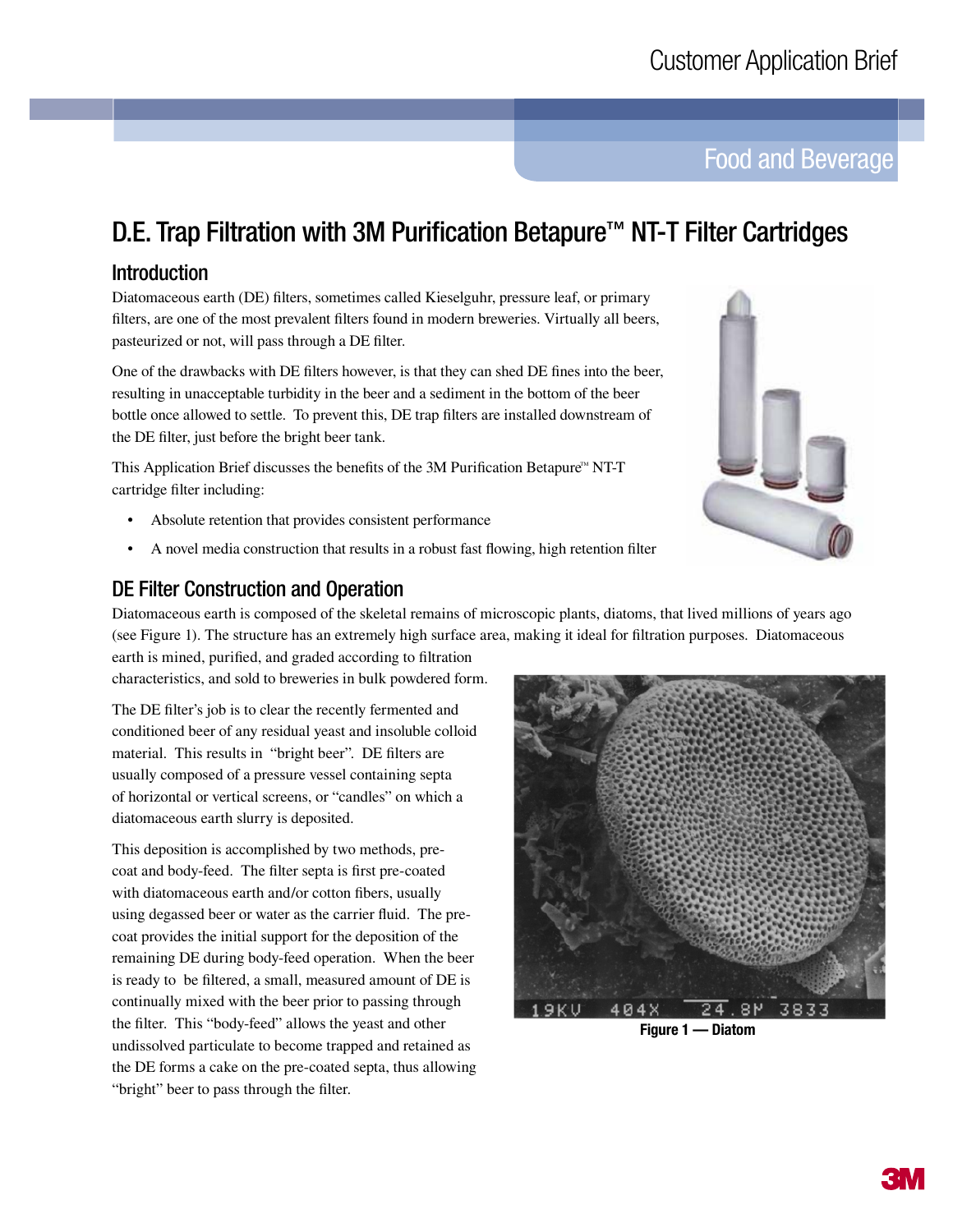

## The Process: D.E. and D.E. Trap Filtration

DE filters are typically located in the cellar operations area, downstream from the conditioning tanks and prior to the bright beer tanks. DE filtration systems can run the gamut from manual operations to full automation monitored from a remote control room. Mixing, pre-coat, and body feed tanks are omitted from the above schematic for clarity. DE trap filter housings are typically installed just downstream and adjacent to the DE filter. An optional back-flush loop is occasionally present to run water in the reverse direction through the DE trap filter. It is important that this water line also employs a filter to remove particles in the water before the water reaches the DE trap filters. If not filtered, water used to back-flush the DE trap filter can foul the downstream or "clean" side of the DE trap filter, compromising it's performance.

## The Problem

DE filters can occasionally allow DE fines into the filtrate. This release usually occurs gradually, but in some instances, a great quantity of DE fines may enter the filtrate. The latter condition is usually the result of a ruptured or bypassed screen, or a sudden change in hydraulic pressure in the system. Gradual DE fine release is usually a function of 1. the type and age of DE filter employed, 2. the grade(s) of DE used, and most importantly, 3. the skill of the operator as well as the design of the system.

The DE fines, ranging in size from 1 – 50 μm, once in the filtrate can cause a variety of concerns to the brewer. Among them are:

- Excessive and unacceptable turbidity in the beer
- DE sediment in beer bottles
- A poor perception of the beer quality by the customer
- DE fine contamination in downstream operations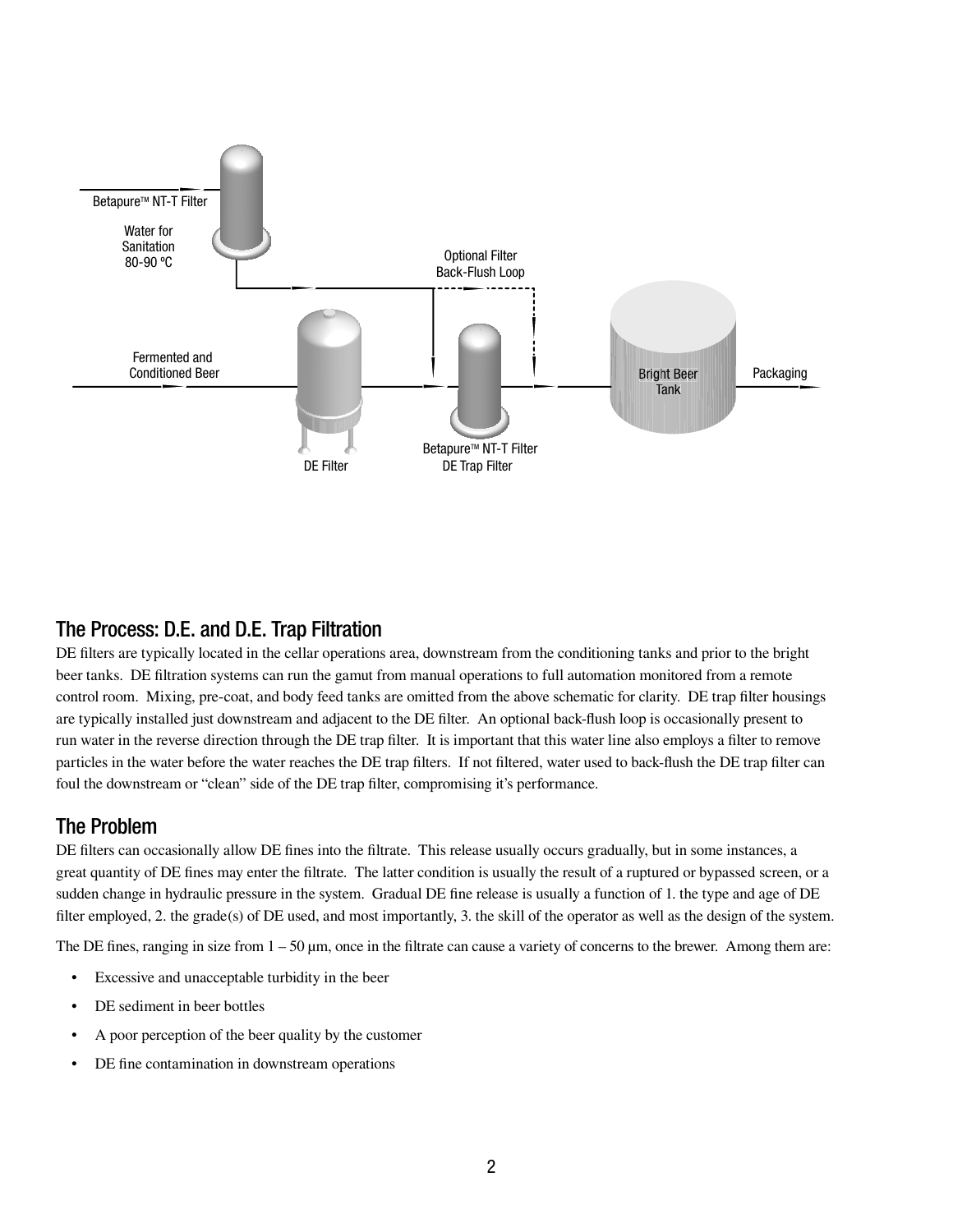

**Figure 2 — Betapure<sup>™</sup> NT-T filter media cross-section** 

# The 3M Purification Solution

 $3M$  Purification Betapure<sup> $M$ </sup> NT-T filters provide the consistency of absolute rated filtration, as well as the high DE fine holding capacity needed in the brewery. For most brewery operations, the Betapure NT-T 10 μm absolute rated filter is recommended, although a brewery may choose to employ either the 5 μm or the 20 μm, depending on local process conditions.

Betapure NT-T filter construction combines a unique polypropylene filter media with fluid distribution netting to form multiple layers. Critically positioned media flow channels allow greater movement of fluid from layer to layer (Figure 2.). Three distinct media sections, made from multiple media/netting layers, are combined to form a filter cartridge (Figure 3). The outer and middle sections contain multiple layers of interleaved filter media and fluid distribution netting. Within each media layer, a portion of the fluid travels through the media while the balance of fluid is delivered directly to the next distribution layer through the flow channels. The fluid distribution netting provides longitudinal and latitudinal flow paths to evenly distribute fluid flow across the surface of each successive filter media layer.





### Absolute Ratings

Unlike common string-wound or melt-blown filters, Betapure NT-T filters are absolute rated at the stated micron rating. Absolute removal ratings for Betapure NT-T filters are determined using a filter performance method complying with the general procedures outlined in ASTM STP 975. The absolute ratings are defined as the particle size (x) providing an initial Beta Ratio  $(\beta x) = 1000$ . At this Beta Ratio, the removal efficiency is equal to 99.9%. Additionally, 3M Purification defines an absolute rating as being maintained over the life of the filter, even as differential pressure builds across the filter as DE fines are captured.

This aspect is particularly important in retention of DE fines by trap filters, since the filters can remain in service for months at a time and are required to operate consistently over the life of the filter. Common string-wound or melt-blown filters have been shown to unload previously retained particles as differential pressure builds across the filter. This is due to the nature of the filter construction, which is typically composed of unfixed yarn or polypropylene fibers. As pressure builds, the yarn or fiber can shift and compress, allowing previously retained particles to enter the filtrate. This phenomenon is called unloading and it is typically the cause behind intermittent unacceptable beer turbidity.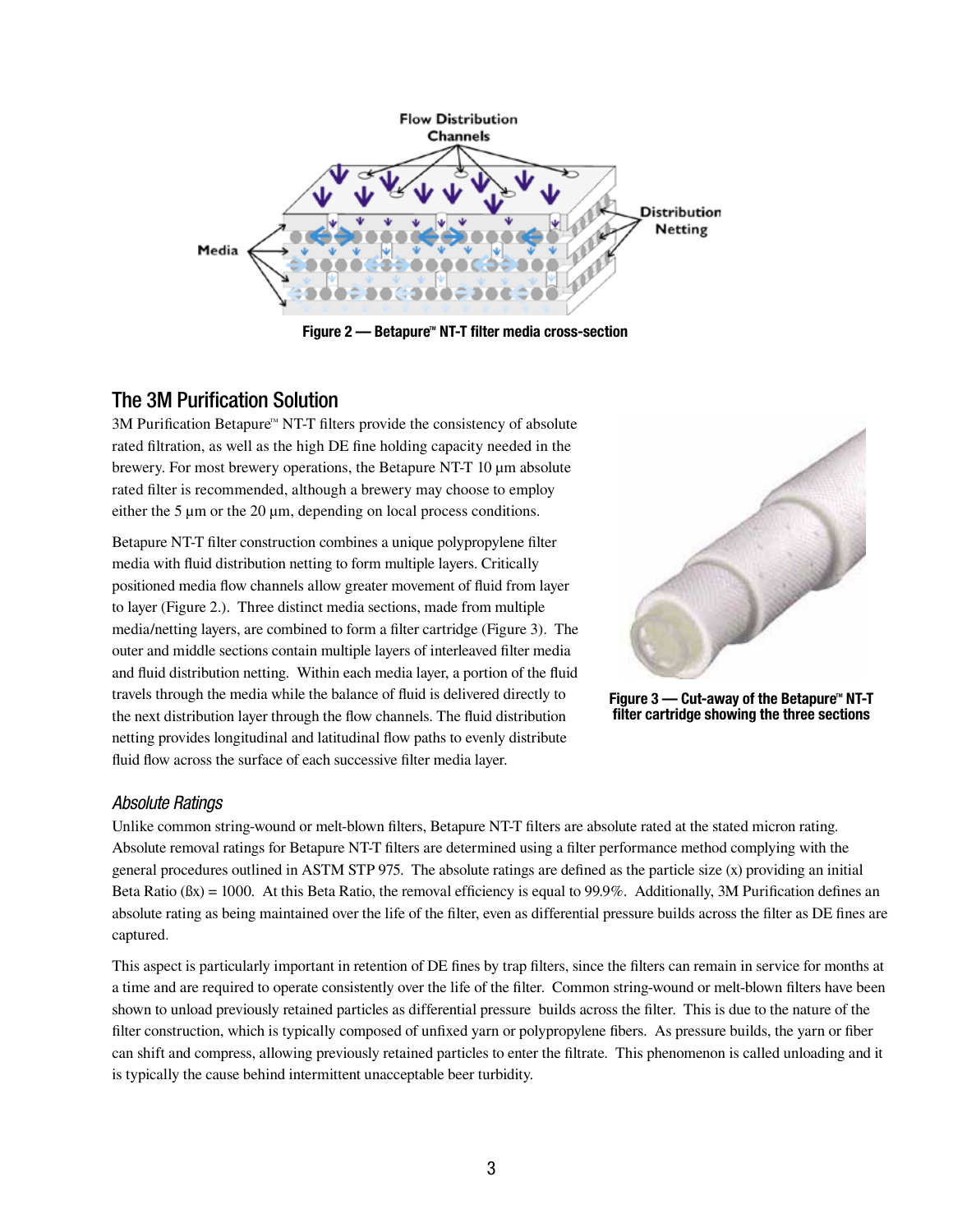





As Graph 1 shows, Betapure<sup> $M$ </sup> NT-T filters maintain their absolute rating throughout the entire life of the filter, retaining particles even as the differential pressure builds. Filters A, B, and C show degradation in the Beta Ratio as the differential pressure increases. These filters exhibit a pattern of unloading previously retained particles or a loss of filtration efficiency.

#### Enhanced Flow and Lower Pressure Drops

The unique design construction of the Betapure NT-T filter allows for significantly lower pressure drops compared to equivalently rated common string-wound or melt-blown filters. In existing applications where the filter housing is already installed, employing Betapure NT-T filters can provide a sharp reduction in the initial differential pressure across the filter housing, resulting in an extension of filter throughput. Additionally, since Betapure NT-T filters provide higher flow rates at a given pressure drop, a filter housing with Betapure NT-T filters will provide greater flow to meet peak filling demand periods in the brewing season, without the expense of purchasing a larger filter housing.

#### *Consider the following examples.1*

A brewery installs 5 micron, absolute rated Pall™ Profile® polypropylene depth filters in a filter housing that accommodates 60, 30" filters. At a 1 psid pressure drop, this housing can provide a flow rate of 450 bbl/hr (540 HL/hr). The same filter housing, installed with 5 micron, absolute rated 3M Purification Betapure NT-T filters can provide a flow rate of 1080 bbl/  $hr(1300 HL/hr)$  – more than enough flow to allow for faster production during peak beer demand - without the expense of a new and larger filter housing.

In a second brewery, 1 micron, nominally rated Parker Hannifin Fulflo<sup>®</sup> string-wound filters are installed in a filter housing that accommodates 47, 30" filters. With a flow demand of 500 bbl/hr (600 HL/hr), the clean, initial differential pressure across the housing is 4 psid. The same filter housing installed with 10 micron absolute rated 3M Purification Betapure NT-T filters exhibits less than a 1 psid pressure drop at the same flow demand. Since the filters are changed out based on a maximum differential pressure, typically  $20 - 25$  psid, the brewery would gain significantly longer filter life, sometimes as much as 30 -50% longer, by selecting the filter that provides a much lower initial differential pressure.

 $<sup>1</sup>$  Flow and pressure data for these examples are from published literature</sup>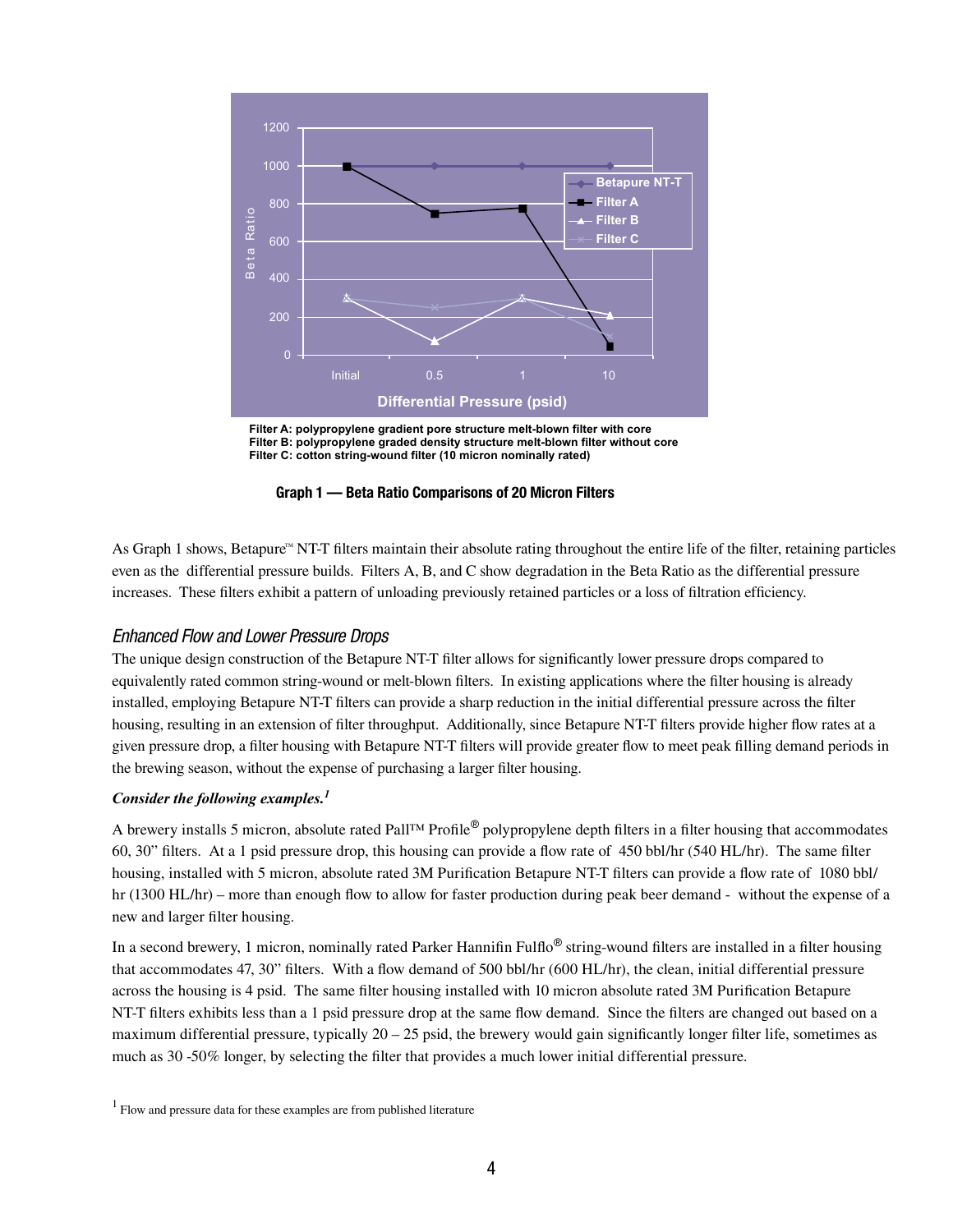### Cartridge Back-flushing

Back-flushing is a common practice in the brewing industry. The purpose of back-flushing a DE trap filter is to eject trapped DE fines from the filter surface, thereby lowering the differential pressure and extending the useful filter life. However, a number of variables can impact the performance of back-flushing. For instance, as DE fines accumulate on the filter surfaces over time, they become more difficult to dislodge by back-flushing. This is exacerbated by undissolved colloids containing proteins, beta-glucans, or carbohydrates that can act like an adhesive, fixing DE fines within the filter matrix. Also, DE fines that accumulate on the outer surfaces of the filter are typically easier to eject during back-flushing than those retained deeper within the filter media.

Due to these and other process variables, it is not possible to recommend a single method and set of parameters to back-flush a DE trap filter. In fact, in some breweries back-flushing may prove to offer little or no economic benefit in regards to extending filter life. It is recommended that each system be evaluated individually to determine the optimum conditions. Most effective back-flushing programs are performed regularly, before differential pressure even begins to build on the filter.

Additionally, since all filter cartridges are designed to provide optimum flow in the forward direction, flow in the reverse, or back-flush, direction should be closely monitored to ensure that it is within the physical limits of the filter cartridge.

Betapure NT-T filters have been tested in the reverse or back-flush direction at three different pressures, 30 psid, 25 psid, and 15 psid, and at three temperatures,  $77^{\circ}F(25^{\circ}C)$ ,  $122^{\circ}F(50^{\circ}C)$ , and  $176^{\circ}F(80^{\circ}C)$  respectively, to guide users who wish to backflush the filter. Under all three conditions, Betapure NT-T filters were alternately flowed in the forward and reverse directions to simulate brewery conditions. The filter turbidimetric efficiencies were also measured both before and after the testing using ISO test dust, to determine the effect, if any, of the back-flushing cycles on the filters. Turbidity and efficiency measurements were also made to demonstrate the integrity of the filter at the end of the experiment.

At all three temperature/pressure combinations, after a minimum of ten forward and back-flush cycles, Betapure NT-T filters remained integral and exhibited equal or improved efficiency in trapping particles (Table 1).

| Temperature - °F (°C) | Reverse Pressure - psid (bar) | <b>Number of Back-Flush Cycles</b> |  |  |
|-----------------------|-------------------------------|------------------------------------|--|--|
| 77 (25)               | 30(2.07)                      |                                    |  |  |
| 122 (50)              | 25(1.72)                      | 10                                 |  |  |
| 176 (80)              | 15 (1.03)                     | 10                                 |  |  |

**Table 1. Back-Flushing Pressures and Temperatures**

### Hot Water Sanitation

Most breweries will flush equipment, such as DE trap filters, with hot water to "sanitize" them. The primary purpose of this procedure is to keep microbial growth in check. Sanitation temperatures typically range from  $176 - 194$ °F (80 – 90°C) with a duration of 20 to 45 minutes and a frequency ranging from once a day to once a week. Temperature, duration, and frequency can vary according to the system design.

3M Purification Betapure NT-T filters have been extensively tested to demonstrate consistent performance under these conditions. To demonstrate this, sample Betapure NT-T filters were exposed to 100, 60 minute cycles of 194°F (90°C) water, each cycle followed by a 15 minute flush with cold water to simulate conditions in a brewery. The test assembly, as seen in Figure 4, was employed.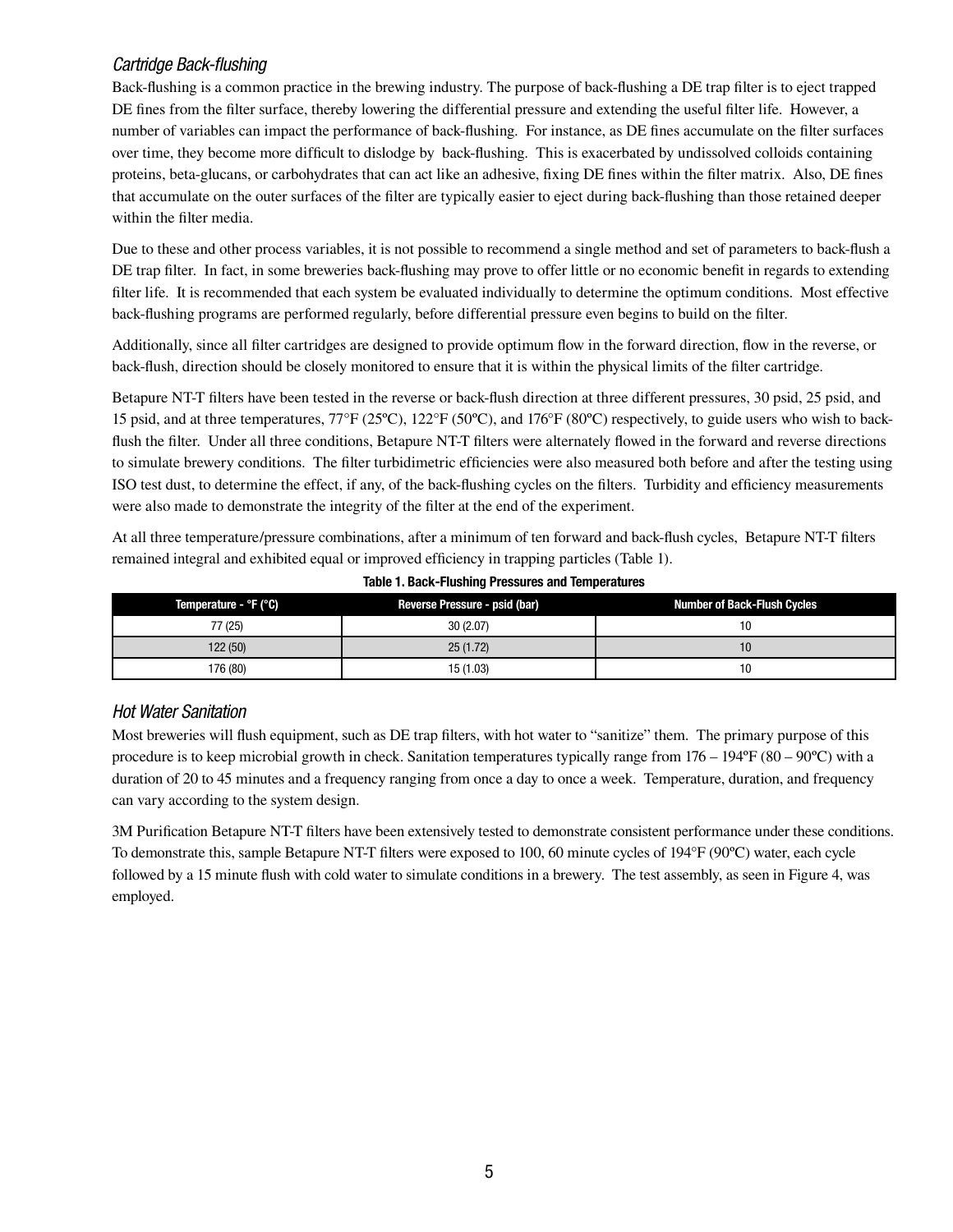

**Figure 4 — Hot Water Test Assembly**

To determine the effect of the hot water exposure on the Betapure<sup>N</sup> NT-T filters, the filters were then examined via Fourier Transform Infrared Spectroscopy (FTIR) as seen in Figure 5 and dynamic air flow instrumentation (DAF) as seen in Table 2. Control filters (filters that had not been exposed to hot water) were also examined as a comparison.

FTIR spectroscopy, a lab technique that reveals the molecular structure of a substance, was used to detect if any chemical degradation of the polypropylene media had taken place during the exposure to hot water. Data from this test are represented in a "spectrum" of peaks and valleys which essentially represent the presence or absence of various molecular functional groups. Spectra that exhibit a number of differences between the control filter and the test filters would indicate that the filter media was altered due to the exposure to the hot water.



**Figure 5 — FTIR Spectra of control (unexposed) and test filters**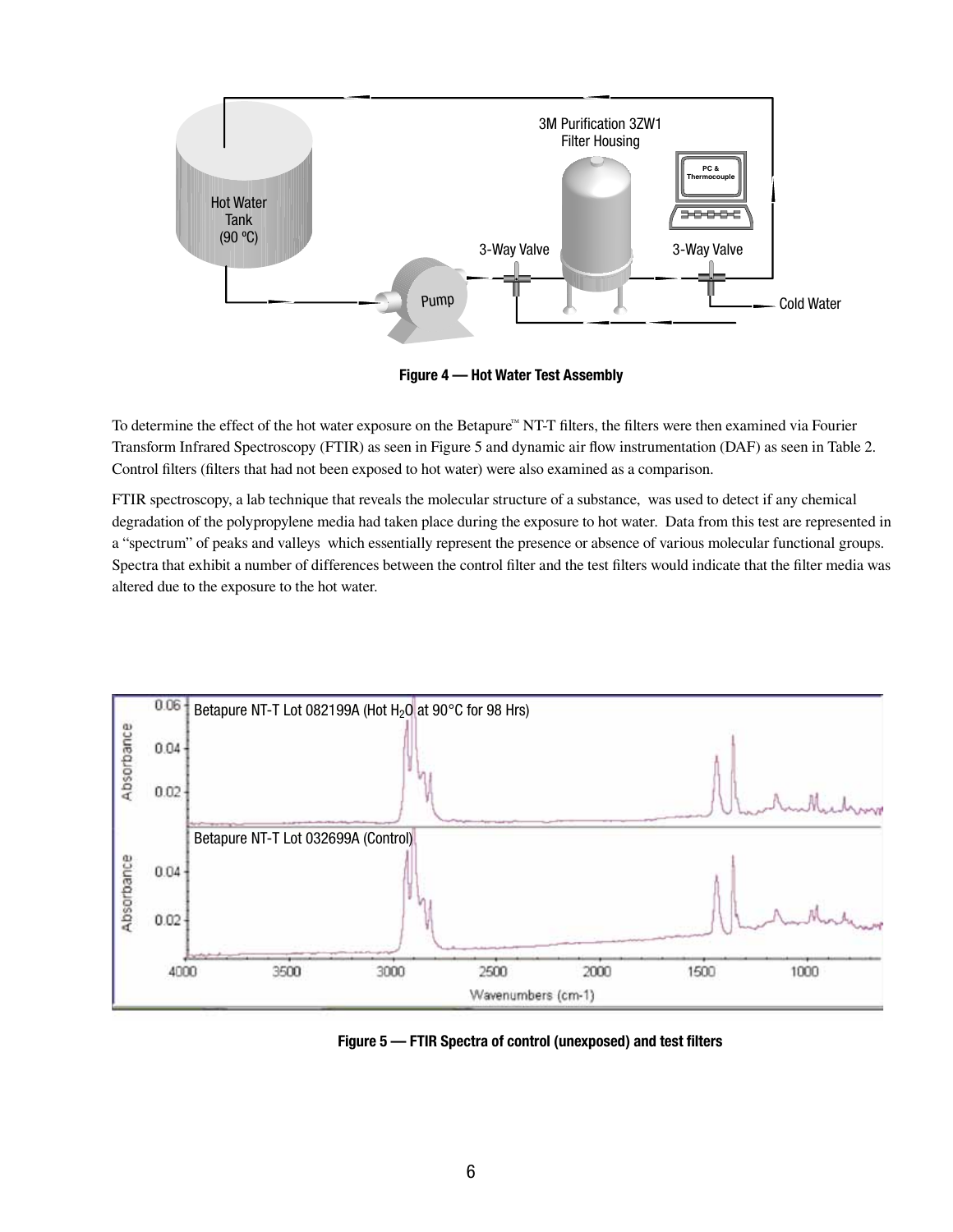DAF instrumentation, a test that measures the resistance to flow of a given filter, was used to detect if any physical deterioration had taken place. If a filter material was physically altered due to the exposure to hot water, one would expect either a significant increase in the resistance to flow (as would occur if the filter media had melted) or a significant decrease in resistance to flow (as would occur if the filter media had deteriorated).

| <b>Filter</b> | DAF (before hot water) | DAF (after hot water) |  |  |
|---------------|------------------------|-----------------------|--|--|
|               | 3.58                   | 3.62                  |  |  |
|               | 2.96                   | 2.99                  |  |  |
|               | 3.78                   | 3.72                  |  |  |

| Table 2 — Dynamic Air Flow (DAF) Results <sup>2</sup> |  |
|-------------------------------------------------------|--|
|                                                       |  |

As Table 2 and Figure 5 demonstrate, repeated hot water exposure did not significantly alter the Betapure<sup> $M$ </sup> NT-T filter physically or molecularly. In the FTIR spectra, no absorbance peaks associated with degradation by thermooxidation were evident in the filter that was exposed to hot water. Additionally, the post-exposure DAF values for the Betapure NT-T filters were only slightly higher than at the beginning of the test, indicating that the filters have not been physically altered in a manner that would diminish filtration performance.

# Conclusion and Summary

DE filters intermittently shed DE fines into the beer filtrate, causing "out-of-turbidity" specification beer, DE fine contamination in downstream equipment and tanks, and a negative customer perception of beer quality. 3M Purification Betapure NT-T DE trap filtration prevents DE fines from contaminating the beer.

This Application Brief describes the benefits of using 3M Purification Betapure NT-T filters as DE trap filters. These benefits include consistent absolute removal ratings, long service life, and a robust filter cartridge design, tested and optimized for the brewing industry.

### References

B. Robinson, "DE Filtering 101", The New Brewer, 2, 1997

Siebel Institute of Technology, "Kieselguhr (D.E.) Filtration", 1995

### Related Product Literature

Betapure NT-T Filter Cartridges LITCPN1, 70-0201-8720-2

SS Model Filter Housings 70-0202-2106-8

Express Series Filter Housings LITCHSES1, 70-0201-8711-1